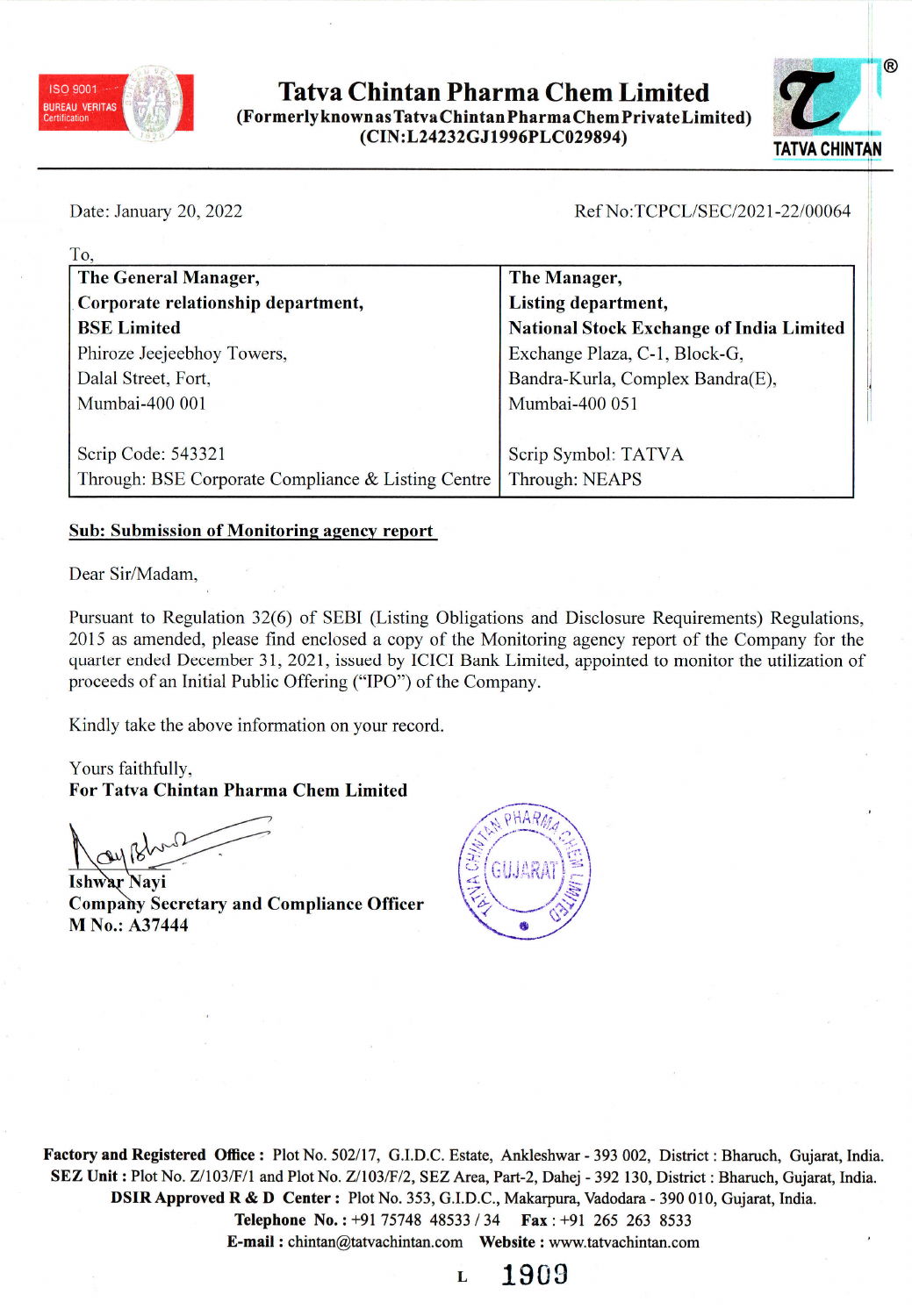

Report of the Monitoring Agency

Name of the Issuer: : Tatva Chintan Pharma Chem Limited For quarter ended: Dec 31, 2021 Name of the Monitoring Agency: ICICI Bank Limited

(a) Deviation from the objects: No deviation from the object

(b) Range of Deviation: Not applicable

Declaration:

We declare that this report is based on the format prescribed by the SEBI (ICDR) Regulations, 2018, We further declare that this report provides a true and fair view of the utilization of the issue proceeds.

We declare that we do not have any direct/indirect interest in or relationship with the issuer/promoters/ directors/management and also confirm that we do not perceive any conflict of interest in such relationship/interest while monitoring and reporting the utilization of the issue proceeds by the issuer.

Signature:

 $2.11$ 

Name of the Authorized Person/Signing Authority: Sagar Welekar Designation of Authorized person/Signing Authority: Manager Seal of the Monitoring Agency: Date: 20-01-2022

Regd. Office:<br>1991 - Tel.: (91-22) 2653 1414 - Regd. Office:<br>1991 - Tel.: (91-22) 2653 1414 - CICI Bank Tower, Tel.: (91-22) 2653 1414 ICICI Bank Towers Fax: (91-22) 2653 1122 Near Chakli Circle, Bandra-Kurla Complex Website [www.icicibank.com](http://www.icicibank.com/) Old Padra Rd, Mumbai 400 051, India CIN.: L65190GJ1994PLC021012 Vadodara 390 007, India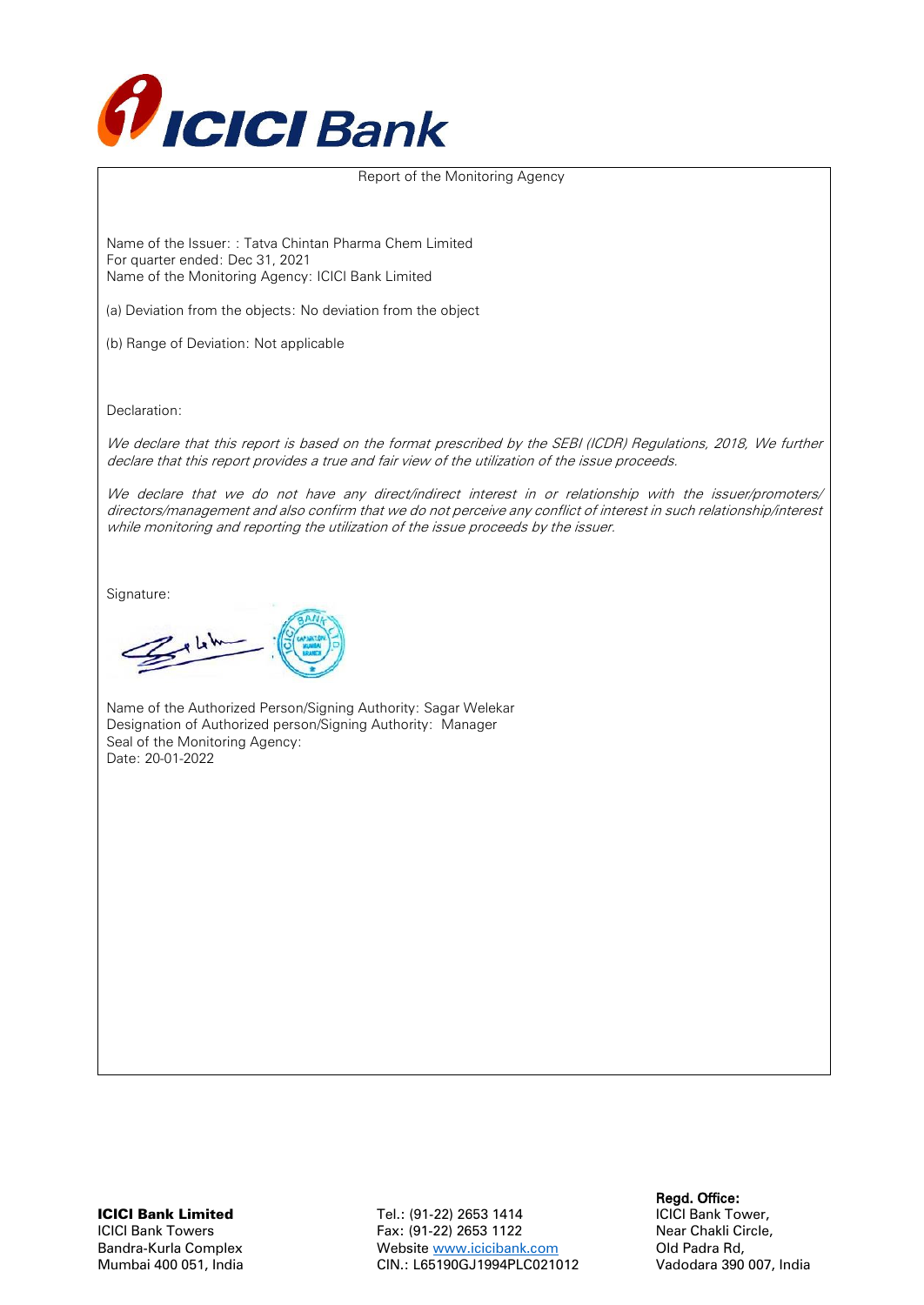

### 1) Issuer Details:

 Name of the issuer: Tatva Chintan Pharma Chem Limited Names of the promoter: Ajaykumar Mansukhlal Patel, Chintan Nitinkumar Shah, Shekhar Rasiklal Somani, Industry/sector to which it belongs: Chemical manufacturer

2) Issue Details:

Issue Period: 16th July 2021 to 20th July 2021 Type of issue (public/rights): Initial Public Offer Type of specified securities: Equity Shares Public Issue Grading, if any: NA Issue size (` in million): 500.00

3) Details of the arrangement made to ensure the monitoring of issue proceeds:

(Give item by item description for all the objects stated in offer document separately in following format)

| Particulars                                                        | Reply  | of the<br>Comments | Comments of the           |
|--------------------------------------------------------------------|--------|--------------------|---------------------------|
|                                                                    |        | Monitoring Agency  | <b>Board of Directors</b> |
| Whether all utilization is as per the disclosures in the Offer     | Yes/No | Yes                | Yes                       |
| Document?                                                          |        |                    |                           |
| Whether shareholder approval has been obtained in case of          | Yes/No |                    |                           |
| material deviations# from expenditures disclosed in the Offer      |        | NА                 | NA.                       |
| Document?                                                          |        |                    |                           |
| Whether the means of finance for the disclosed objects of the      | Yes/No | No.                | No.                       |
| issue has changed?                                                 |        |                    |                           |
| Is there any major deviation observed over the earlier monitoring  | Yes/No |                    |                           |
| agency reports?                                                    |        | <b>NA</b>          | <b>NA</b>                 |
| Whether all Government/statutory approvals related to the          | Yes/No | <b>NA</b>          | Yes                       |
| object(s) have been obtained?                                      |        |                    |                           |
| pertaining<br>Whether<br>technical<br>all<br>arrangements<br>to    | Yes/No | <b>NA</b>          | Yes                       |
| assistance/collaboration are in operation?                         |        |                    |                           |
| Are there any favorable events improving the viability of these    | Yes/No | <b>NA</b>          | No.                       |
| object(s)?                                                         |        |                    |                           |
| Are there any unfavorable events affecting the viability of the    | Yes/No | No                 | <b>No</b>                 |
| object(s)?                                                         |        |                    |                           |
| Is there any other relevant information that may materially affect | Yes/No | <b>NA</b>          | No                        |
| the decision making of the investors?                              |        |                    |                           |

\*Where material deviation may be defined to mean:

a) Deviation in the objects or purposes for which the funds have been raised

b) Deviation in the amount of fund actually utilized by more than 10% of the amount projected in the offer documents.

Regd. Office:<br>1991 - Tel.: (91-22) 2653 1414 - Regd. Office:<br>1991 - Tel.: (91-22) 2653 1414 - CICI Bank Tower, Tel.: (91-22) 2653 1414 ICICI Bank Towers Fax: (91-22) 2653 1122 Near Chakli Circle, Bandra-Kurla Complex Website [www.icicibank.com](http://www.icicibank.com/) Old Padra Rd, Mumbai 400 051, India CIN.: L65190GJ1994PLC021012 Vadodara 390 007, India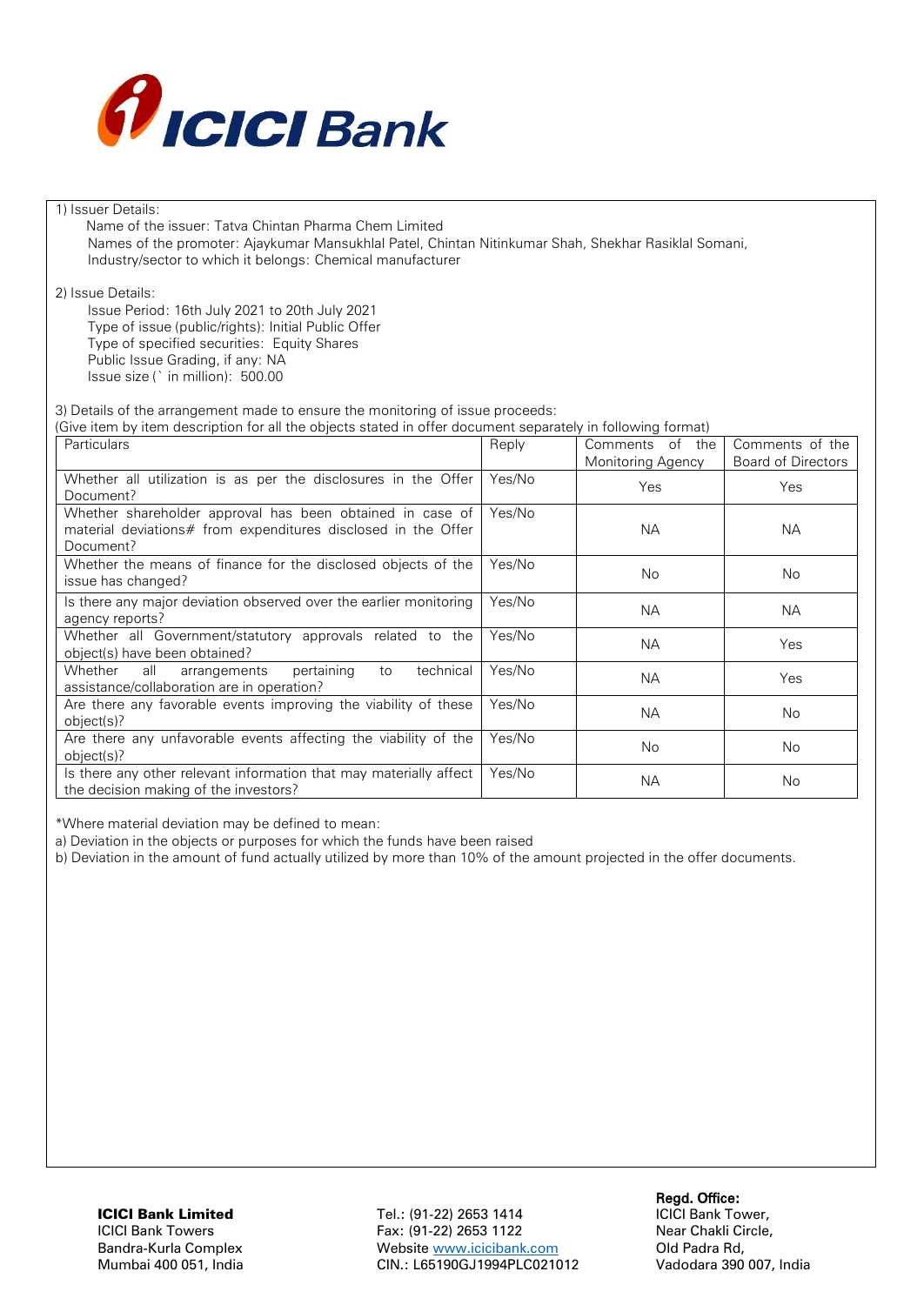

4) Details of object(s)s to be monitored:

### (i) Cost of object(s)- INR in Million

| Sr.       | Item Head                                                                                                             | Original     | Revised  | of<br>Comments | Comments of Board of Directors |           |                          |
|-----------|-----------------------------------------------------------------------------------------------------------------------|--------------|----------|----------------|--------------------------------|-----------|--------------------------|
| <b>No</b> |                                                                                                                       | Cost (as per | Cost     | Monitoring     | Reason                         | Proposed  | of<br><b>Particulars</b> |
|           |                                                                                                                       | Offer        |          | Agency         | of<br>cost                     | financing | firm                     |
|           |                                                                                                                       | Document)    |          |                | revision                       | option    | arrangements             |
|           |                                                                                                                       |              |          |                |                                |           | made                     |
| 1         | Funding<br>capital<br>expenditure<br>requirements<br>for<br>expansion of<br>our<br>Dahej<br>Manufacturing<br>Facility | 1,471.00     | 1,471.00 | No comments    | <b>NA</b>                      | NA.       | <b>NA</b>                |
| 2         | capital<br>Funding<br>expenditure<br>requirements<br>for<br>upgradation at our<br>R&D<br>facility<br>in<br>Vadodara   | 239.71       | 239.71   | No comments    | <b>NA</b>                      | NA.       | <b>NA</b>                |
| 3         | General<br>corporate<br>purposes                                                                                      | 362.10       | 362.10   | No comments    | <b>NA</b>                      | <b>NA</b> | <b>NA</b>                |
|           | Total                                                                                                                 | 2,072.81     | 2,072.81 |                |                                |           |                          |

## (ii) Progress in the object(s)- INR in Million

| Sr.<br><b>No</b> | Item Head                                                                                                                  | Amount<br>as<br>proposed<br>Offer<br>in | Amount utilized                         |                           | Total<br>unutilized<br>Amount            | Comments<br>$\circ$ f<br>Monitoring<br>Agency | <b>Directors</b>      | Comments of Board of          |                                    |
|------------------|----------------------------------------------------------------------------------------------------------------------------|-----------------------------------------|-----------------------------------------|---------------------------|------------------------------------------|-----------------------------------------------|-----------------------|-------------------------------|------------------------------------|
|                  |                                                                                                                            | Document                                | As at<br>Beginning<br>of the<br>quarter | During<br>the<br>quarter# | At<br>the<br>end<br>of<br>the<br>quarter |                                               |                       | Reason<br>idle<br>οf<br>funds | Proposed<br>Course<br>of<br>Action |
|                  | Funding<br>capital<br>expenditure<br>requirements<br>for<br>expansion of our<br>Dahej<br>Manufacturing<br>Facility         | 1,471.00                                | 34.75                                   | 113.25                    | 148                                      | 1,323                                         | <b>No</b><br>comments | <b>NA</b>                     | <b>NA</b>                          |
| 2                | Funding<br>capital<br>expenditure<br>requirements<br>for<br>upgradation at our<br>R&D<br>facility<br><i>in</i><br>Vadodara | 239.71                                  |                                         | 1.28                      | 1.28                                     | 238.43                                        | <b>No</b><br>comments | <b>NA</b>                     | <b>NA</b>                          |
| 3                | General corporate<br>purposes                                                                                              | 362.10                                  | 362.10                                  |                           | 362.10                                   |                                               | No.<br>comments       | <b>NA</b>                     | <b>NA</b>                          |
|                  | Total                                                                                                                      | 2072.81                                 | 396.85                                  | 114.53                    | 511.38                                   | 1,561.43                                      |                       |                               |                                    |

**CICI Bank Limited**<br>**Regd. Office:** Tel.: (91-22) 2653 1414 **Regd. Office:** CICI Bank Tower, Tel.: (91-22) 2653 1414 ICICI Bank Towers Fax: (91-22) 2653 1122<br>Bandra-Kurla Complex Fax: Website www.icicibank.com Cld Padra Rd, Website [www.icicibank.com](http://www.icicibank.com/) Mumbai 400 051, India CIN.: L65190GJ1994PLC021012 Vadodara 390 007, India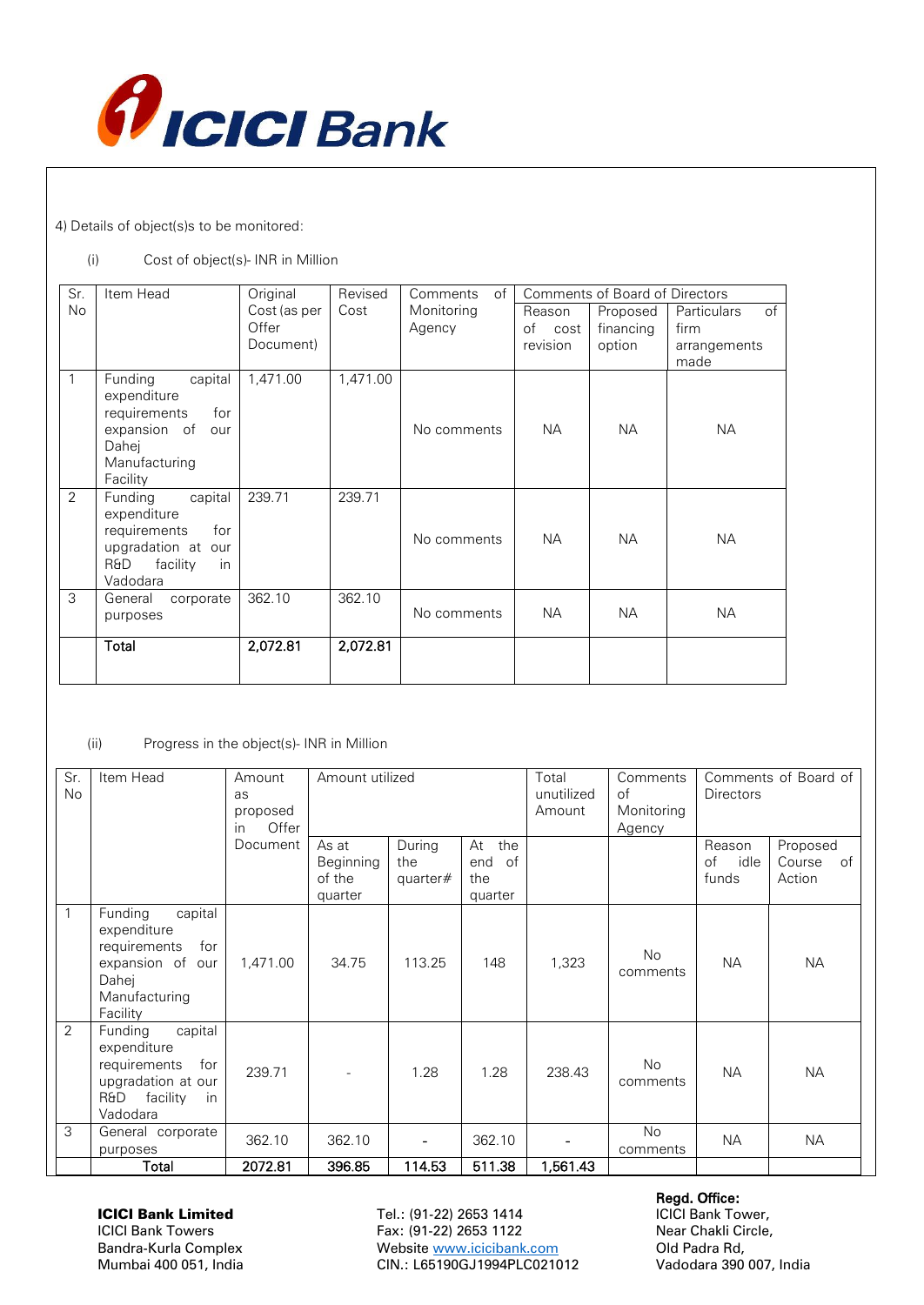

### (iii) Deployment of unutilized Public offer proceeds-

| Sr.<br>No.     | Type of instrument and name of<br>the entity invested in | Amount<br>invested(INR<br>In millions) | Maturity date | Earning(In<br>INR)    | Return on<br>Investment<br>(ROI %) | Market Value<br>as at the end<br>of quarter |
|----------------|----------------------------------------------------------|----------------------------------------|---------------|-----------------------|------------------------------------|---------------------------------------------|
| $\mathbf{1}$   | Term Deposit with Axis Bank                              | 19.00                                  | 12/06/2022    | 2,09,460              | 4.40%                              | <b>NA</b>                                   |
| $\overline{2}$ | Term Deposit with Axis Bank                              | 19.00                                  | 12/06/2022    | $\overline{2,09,460}$ | 4.40%                              | <b>NA</b>                                   |
| 3              | Term Deposit with Axis Bank                              | 19.00                                  | 12/06/2022    | 2,09,460              | 4.40%                              | <b>NA</b>                                   |
| $\overline{4}$ | Term Deposit with Axis Bank                              | 19.00                                  | 12/06/2022    | 2,09,460              | 4.40%                              | <b>NA</b>                                   |
| 5              | Term Deposit with Axis Bank                              | 19.00                                  | 12/06/2022    | 2,09,460              | 4.40%                              | <b>NA</b>                                   |
| 6              | Term Deposit with Axis Bank                              | 19.00                                  | 12/06/2022    | 2,09,460              | 4.40%                              | <b>NA</b>                                   |
| $\overline{7}$ | Term Deposit with Axis Bank                              | 19.00                                  | 12/06/2022    | 2,09,460              | 4.40%                              | <b>NA</b>                                   |
| 8              | Term Deposit with Axis Bank                              | 10.00                                  | 12/06/2022    | 1,10,242              | 4.40%                              | <b>NA</b>                                   |
| 9              | Term Deposit with Axis Bank                              | 19.00                                  | 12/06/2022    | 2,09,460              | 4.40%                              | <b>NA</b>                                   |
| 10             | Term Deposit with Axis Bank                              | 19.00                                  | 12/06/2022    | 2,09,460              | 4.40%                              | <b>NA</b>                                   |
| 11             | Term Deposit with Axis Bank                              | 19.00                                  | 12/06/2022    | 2,09,460              | 4.40%                              | <b>NA</b>                                   |
| 12             | Term Deposit with Axis Bank                              | 18.00                                  | 12/05/2022    | 1,98,436              | 4.40%                              | <b>NA</b>                                   |
| 13             | Term Deposit with Axis Bank                              | 18.00                                  | 12/05/2022    | 1,98,436              | 4.40%                              | <b>NA</b>                                   |
| 14             | Term Deposit with Axis Bank                              | 18.00                                  | 12/05/2022    | 1,98,436              | 4.40%                              | <b>NA</b>                                   |
| 15             | Term Deposit with Axis Bank                              | 18.00                                  | 12/05/2022    | 1,98,436              | 4.40%                              | <b>NA</b>                                   |
| 16             | Term Deposit with Axis Bank                              | 18.00                                  | 12/05/2022    | 1,98,436              | 4.40%                              | <b>NA</b>                                   |
| 17             | Term Deposit with Axis Bank                              | 18.00                                  | 12/05/2022    | 1,98,436              | 4.40%                              | <b>NA</b>                                   |
| 18             | Term Deposit with Axis Bank                              | 18.00                                  | 12/05/2022    | 1,98,436              | 4.40%                              | <b>NA</b>                                   |
| 19             | Term Deposit with Axis Bank                              | 18.00                                  | 12/05/2022    | 1,98,436              | 4.40%                              | <b>NA</b>                                   |
| 20             | Term Deposit with Axis Bank                              | 18.00                                  | 12/05/2022    | 1,98,436              | 4.40%                              | <b>NA</b>                                   |
| 21             | Term Deposit with Axis Bank                              | 18.00                                  | 12/05/2022    | 1,98,436              | 4.40%                              | <b>NA</b>                                   |
| 22             | Term Deposit with Axis Bank                              | 16.00                                  | 12/04/2022    | 1,76,387              | 4.40%                              | <b>NA</b>                                   |
| 23             | Term Deposit with Axis Bank                              | 19.00                                  | 12/04/2022    | 2,09,460              | 4.40%                              | <b>NA</b>                                   |
| 24             | Term Deposit with Axis Bank                              | 19.00                                  | 12/04/2022    | 2,09,460              | 4.40%                              | <b>NA</b>                                   |
| 25             | Term Deposit with Axis Bank                              | 19.00                                  | 12/04/2022    | 2,09,460              | 4.40%                              | <b>NA</b>                                   |
| 26             | Term Deposit with Axis Bank                              | 19.00                                  | 12/04/2022    | 2,09,460              | 4.40%                              | <b>NA</b>                                   |
| 27             | Term Deposit with Axis Bank                              | 19.00                                  | 12/04/2022    | 2,09,460              | 4.40%                              | <b>NA</b>                                   |
| 28             | Term Deposit with Axis Bank                              | 19.00                                  | 12/04/2022    | 2,09,460              | 4.40%                              | <b>NA</b>                                   |
| 29             | Term Deposit with Axis Bank                              | 17.50                                  | 13/03/2022    | 1,92,924              | 4.40%                              | <b>NA</b>                                   |
| 30             | Term Deposit with Axis Bank                              | 17.50                                  | 13/03/2022    | 1,92,924              | 4.40%                              | <b>NA</b>                                   |
| 31             | Term Deposit with Axis Bank                              | 17.50                                  | 13/03/2022    | 1,92,924              | 4.40%                              | <b>NA</b>                                   |

**CICI Bank Limited**<br>**Regd. Office:** Tel.: (91-22) 2653 1414 **Regd. Office:** CICI Bank Tower, Tel.: (91-22) 2653 1414 ICICI Bank Towers Fax: (91-22) 2653 1122<br>Bandra-Kurla Complex Fax: Website www.icicibank.com Cld Padra Rd, Website [www.icicibank.com](http://www.icicibank.com/) Mumbai 400 051, India CIN.: L65190GJ1994PLC021012 Vadodara 390 007, India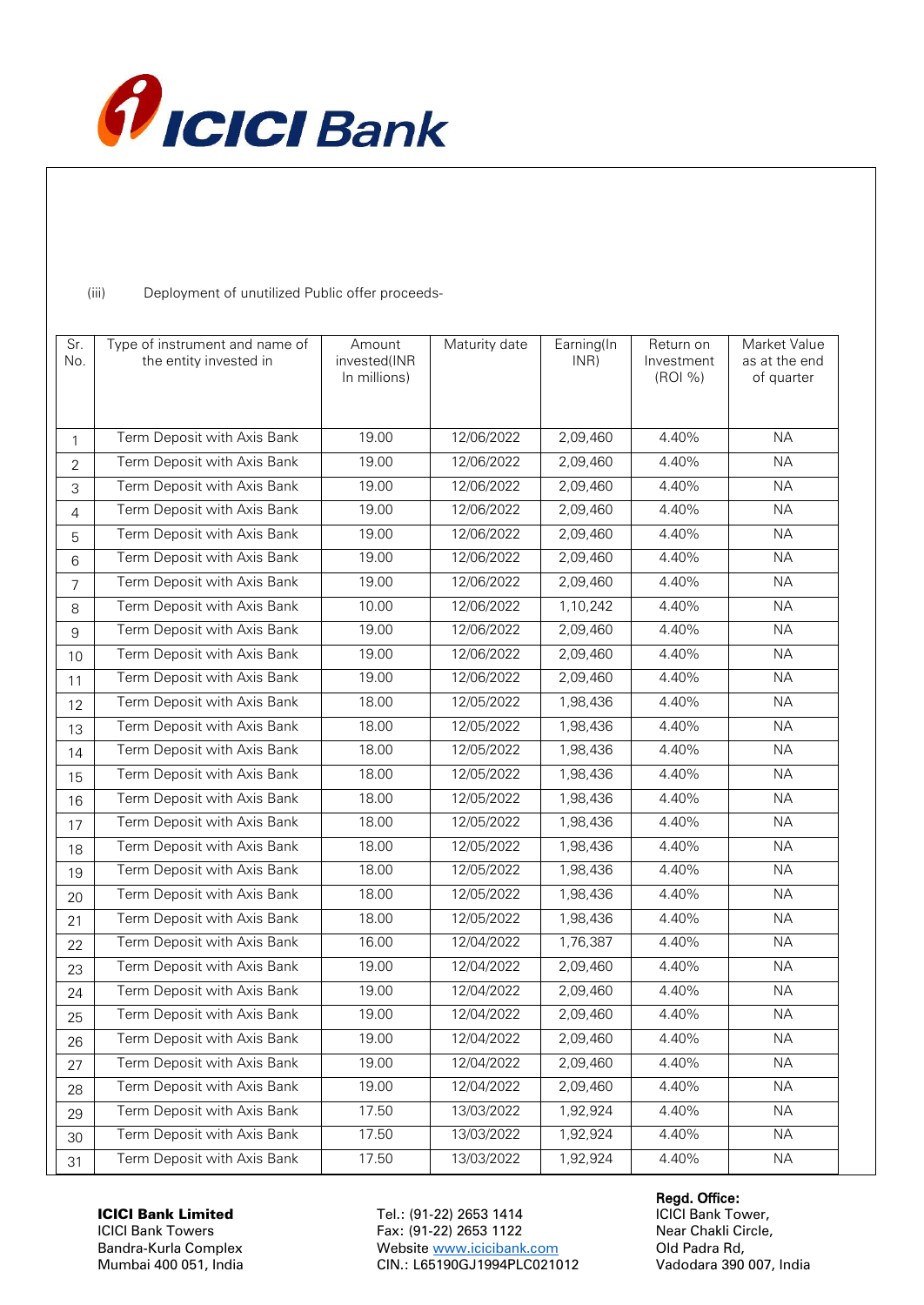

| 32 | Term Deposit with Axis Bank     | 17.50 | 13/03/2022 | 1,92,924 | 4.40% | <b>NA</b> |  |
|----|---------------------------------|-------|------------|----------|-------|-----------|--|
| 33 | Term Deposit with Indusind Bank | 19.50 | 30/11/2022 | 2,95,777 | 6.00% | <b>NA</b> |  |
| 34 | Term Deposit with Indusind Bank | 19.50 | 30/11/2022 | 2,95,728 | 6.00% | <b>NA</b> |  |
| 35 | Term Deposit with Indusind Bank | 19.50 | 30/11/2022 | 2,95,680 | 6.00% | <b>NA</b> |  |
| 36 | Term Deposit with Indusind Bank | 19.50 | 31/10/2022 | 2,95,631 | 6.00% | <b>NA</b> |  |
| 37 | Term Deposit with Indusind Bank | 19.00 | 31/10/2022 | 2,88,004 | 6.00% | <b>NA</b> |  |
| 38 | Term Deposit with Indusind Bank | 19.00 | 31/10/2022 | 2,87,957 | 6.00% | <b>NA</b> |  |
| 39 | Term Deposit with Indusind Bank | 19.00 | 31/10/2022 | 2,87,862 | 6.00% | ΝA        |  |
| 40 | Term Deposit with Indusind Bank | 18.50 | 30/09/2022 | 2,80,241 | 6.00% | <b>NA</b> |  |
| 41 | Term Deposit with Indusind Bank | 18.50 | 30/09/2022 | 2,80,195 | 6.00% | <b>NA</b> |  |
| 42 | Term Deposit with Indusind Bank | 18.50 | 30/09/2022 | 2,80,149 | 6.00% | <b>ΝΑ</b> |  |
| 43 | Term Deposit with Indusind Bank | 18.50 | 30/09/2022 | 2,80,103 | 6.00% | <b>NA</b> |  |
| 44 | Term Deposit with Indusind Bank | 18.50 | 30/09/2022 | 2,79,965 | 6.00% | <b>ΝΑ</b> |  |
| 45 | Term Deposit with Indusind Bank | 18.00 | 31/08/2022 | 2,49,647 | 5.50% | <b>NA</b> |  |
| 46 | Term Deposit with Indusind Bank | 18.00 | 01/09/2022 | 2,49,609 | 5.50% | <b>NA</b> |  |
| 47 | Term Deposit with Indusind Bank | 18.00 | 31/08/2022 | 2,49,572 | 5.50% | <b>NA</b> |  |
| 48 | Term Deposit with Indusind Bank | 18.00 | 01/09/2022 | 2,49,534 | 5.50% | <b>NA</b> |  |
| 49 | Term Deposit with Indusind Bank | 18.00 | 30/08/2022 | 2,41,397 | 5.50% | <b>NA</b> |  |
| 50 | Term Deposit with Indusind Bank | 19.50 | 30/07/2022 | 2,58,575 | 5.50% | <b>NA</b> |  |
| 51 | Term Deposit with Indusind Bank | 19.50 | 31/07/2022 | 2,55,637 | 5.50% | <b>NA</b> |  |
| 52 | Term Deposit with Indusind Bank | 19.50 | 31/07/2022 | 2,52,699 | 5.50% | <b>NA</b> |  |
| 53 | Term Deposit with Indusind Bank | 19.50 | 31/07/2022 | 2,49,760 | 5.50% | <b>NA</b> |  |
| 54 | Term Deposit with Indusind Bank | 19.50 | 31/07/2022 | 2,40,945 | 5.50% | <b>NA</b> |  |
| 55 | Term Deposit with Indusind Bank | 19.00 | 09/07/2022 | 2,31,904 | 5.50% | <b>NA</b> |  |
| 56 | Term Deposit with Indusind Bank | 19.00 | 12/07/2022 | 2,29,041 | 5.50% | ΝA        |  |
| 57 | Term Deposit with Indusind Bank | 19.00 | 13/07/2022 | 2,26,178 | 5.50% | <b>NA</b> |  |
| 58 | Term Deposit with Indusind Bank | 19.00 | 14/07/2022 | 2,20,452 | 5.50% | <b>NA</b> |  |
| 59 | Term Deposit with Indusind Bank | 18.50 | 19/07/2022 | 2,03,500 | 5.50% | <b>NA</b> |  |
| 60 | Term Deposit with Indusind Bank | 18.50 | 20/07/2022 | 2,00,712 | 5.50% | <b>ΝΑ</b> |  |
| 61 | Term Deposit with Indusind Bank | 18.50 | 24/07/2022 | 1,89,562 | 5.50% | <b>NA</b> |  |
| 62 | Term Deposit with Indusind Bank | 18.50 | 24/07/2022 | 1,89,562 | 5.50% | <b>NA</b> |  |
| 63 | Term Deposit with ICICI Bank    | 19.90 | 31/01/2022 | 1,75,556 | 3.50% | <b>NA</b> |  |
| 64 | Term Deposit with ICICI Bank    | 19.90 | 31/01/2022 | 1,75,556 | 3.50% | <b>NA</b> |  |
| 65 | Term Deposit with ICICI Bank    | 19.90 | 31/01/2022 | 1,75,556 | 3.50% | <b>NA</b> |  |
| 66 | Term Deposit with ICICI Bank    | 19.90 | 31/01/2022 | 1,75,556 | 3.50% | <b>NA</b> |  |
| 67 | Term Deposit with ICICI Bank    | 19.90 | 28/02/2022 | 1,75,556 | 3.50% | <b>NA</b> |  |
| 68 | Term Deposit with ICICI Bank    | 19.90 | 28/02/2022 | 1,75,556 | 3.50% | ΝA        |  |
| 69 | Term Deposit with ICICI Bank    | 19.90 | 28/02/2022 | 1,75,556 | 3.50% | <b>NA</b> |  |
| 70 | Term Deposit with ICICI Bank    | 19.97 | 03/01/2022 | 81,915   | 3.50% | <b>NA</b> |  |
| 71 | Term Deposit with ICICI Bank    | 19.97 | 04/01/2022 | 80,546   | 3.50% | <b>NA</b> |  |
| 72 | Term Deposit with ICICI Bank    | 19.97 | 04/01/2022 | 80,548   | 3.50% | <b>NA</b> |  |
| 73 | Term Deposit with ICICI Bank    | 19.97 | 04/01/2022 | 80,547   | 3.50% | <b>NA</b> |  |

**CICI Bank Limited**<br>**Regd. Office:** Tel.: (91-22) 2653 1414 **Regd. Office:** CICI Bank Tower, Tel.: (91-22) 2653 1414 ICICI Bank Towers Fax: (91-22) 2653 1122<br>Bandra-Kurla Complex Fax: (91-22) 2653 1122<br>Website www.icicibank.com Cold Padra Rd, Website [www.icicibank.com](http://www.icicibank.com/) Mumbai 400 051, India CIN.: L65190GJ1994PLC021012 Vadodara 390 007, India